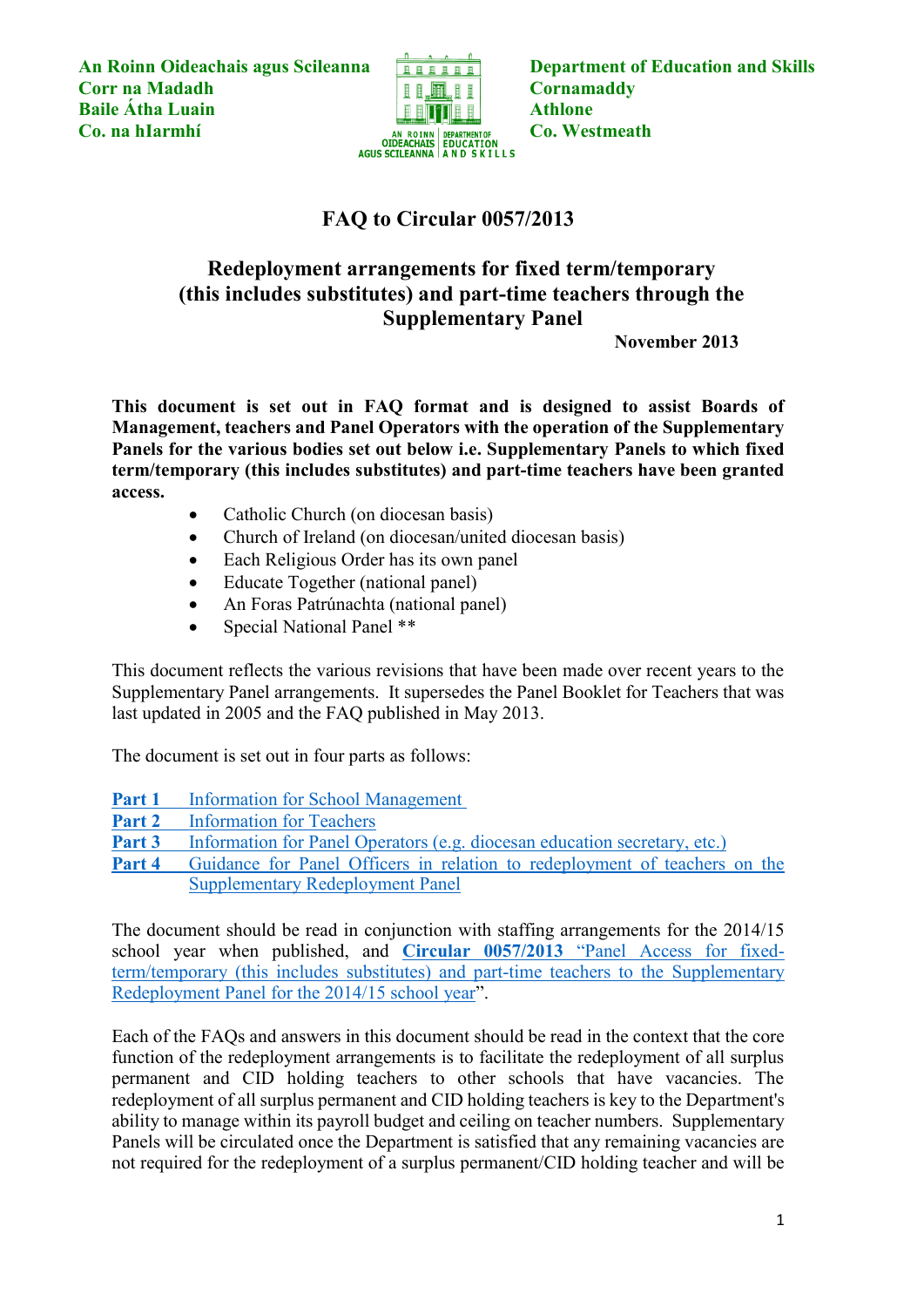used to fill remaining permanent vacancies (excluding Principal posts) that can be filled on or before 3 rd November 2014.

It is important to note that the allocation of all teaching posts to schools is contingent on schools complying with the redeployment arrangements. The Department will be monitoring compliance with these arrangements through information received through the operation of the payroll. Schools that have not complied with the redeployment arrangements will not be permitted to fill permanent vacancies on a permanent basis.

\*\* The Supplementary Special National Panel is being phased out and no new applications are being accepted. It will be used only for filling permanent teaching posts in special schools that are otherwise not required for the redeployment of surplus permanent teachers in the 2014/15 school year.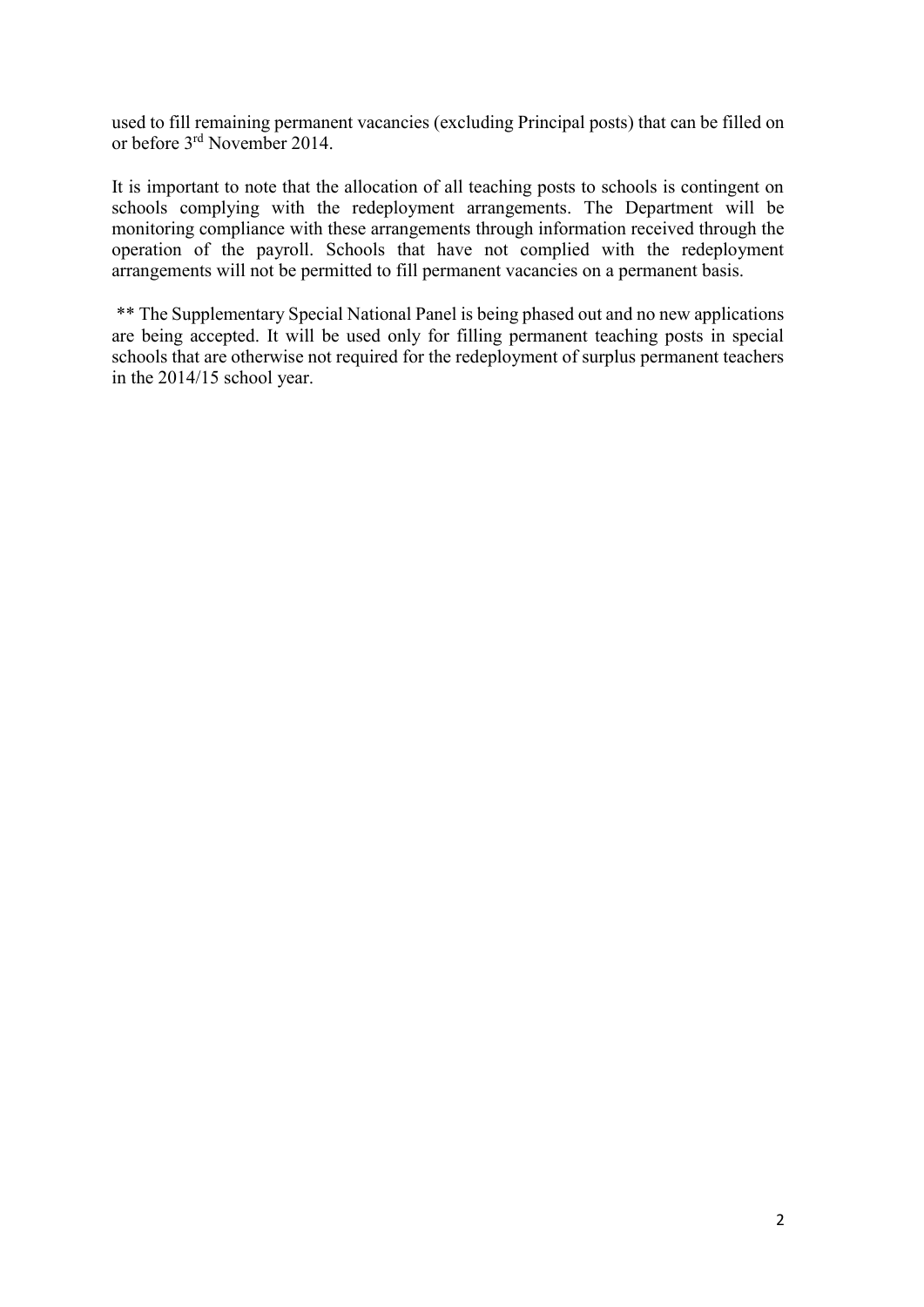# <span id="page-2-0"></span>**Information for School Management on the Supplementary Panel**

# **1. What is the Supplementary Panel?**

The Supplementary Panel is used for appointments to full-time permanent teaching posts (other than Principal teacher posts) but only where those posts are not otherwise required to facilitate the redeployment of surplus permanent and CID holding teachers. The latest date for filling a permanent post on a permanent basis (and in accordance with staffing arrangements circular for the  $2014/15$  school year) is the  $3<sup>rd</sup>$  November 2014. Thereafter, a permanent post may be filled only on a fixed term basis (and in accordance with the terms of the staffing circular for the 2014/15 school year) unless the appointee is a permanent or CID holding teacher from a redeployment panel.

Each Supplementary Panel is created for eligible teachers in fixed term, substitute and part-time posts who meet the relevant eligibility criteria outlined in Circular [0057/2013.](http://www.education.ie/en/Circulars-and-Forms/Active-Circulars/cl0057_2013.pdf)

**Note:** Temporary and substitute positions **cannot be filled** from teachers on the Supplementary Panel. When the Department is satisfied that these positions are not required for the redeployment of a surplus permanent/CID holding teacher the relevant Panel Operators will be notified that schools are free to fill these vacancies through normal processes. The Department will post notification of when this occurs on its website as part of its regular Panel Updates.

Teachers are placed on the Supplementary Panel on a provisional basis. Further checks are carried out, as appropriate, at appointment stage in respect of those teachers being appointed to permanent posts from the Supplementary Panel.

# **2. When does the Supplementary Panel come into effect?**

When the Department is satisfied that any remaining vacancies are not required for the redeployment of a surplus permanent/CID holding teacher, the relevant Panel Operators will be notified that schools can be issued with the Supplementary Panel. The Department will use its website to update schools and teachers on the progress of panels. Management Bodies and the various Panel Operators may also use their website to update schools on the progress of the panels.

### **3. What types of vacancies can be offered to teachers placed on the Supplementary Panel?**

Permanent teaching posts:

• that are not otherwise required to facilitate the redeployment of surplus permanent/CID holding teachers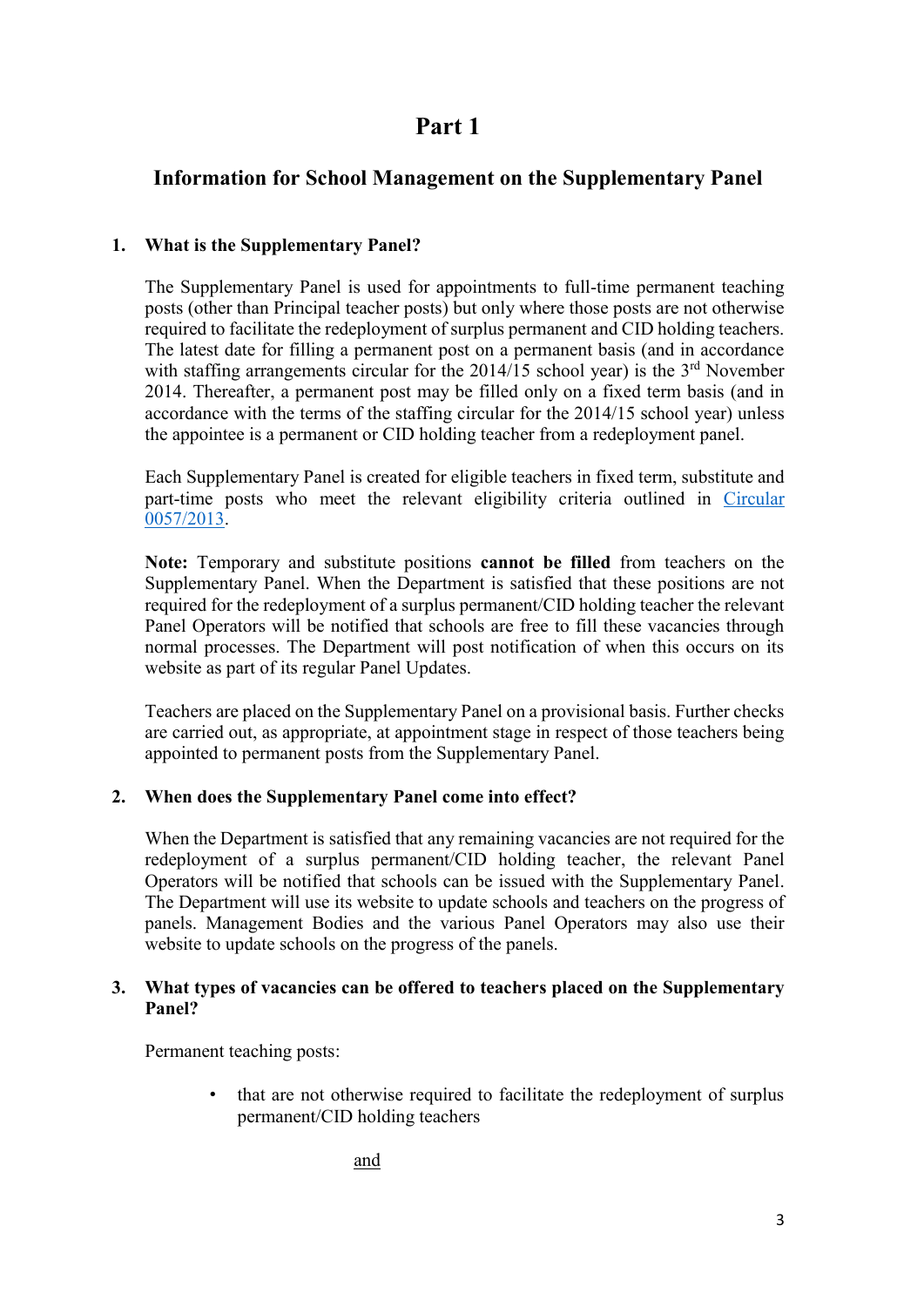• that can be filled on/before  $3<sup>rd</sup>$  November 2014, other than the Principal teacher post.

Principal teacher posts are filled through the formal recruitment procedures outlined in Appendix D of the [Boards of Management Constitution of Boards and Rules of](http://www.education.ie/en/Schools-Colleges/Information/Boards-of-Management/Boards-of-Management-of-National-Schools-Constitution-of-Boards-and-Rules-of-Procedure-2011.pdf)  [Procedure 2011.](http://www.education.ie/en/Schools-Colleges/Information/Boards-of-Management/Boards-of-Management-of-National-Schools-Constitution-of-Boards-and-Rules-of-Procedure-2011.pdf)

Provisionally approved posts (e.g. developing school post, post approved under the staffing appeals criteria for small schools, post approved under the staffing appeals criteria for EAL support) will be filled in accordance with the arrangements as notified by the Department to applicable schools where such posts have been approved.

#### **4. What is the effect of a teacher ticking the box to indicate that s/he has a particular interest in being redeployed to a school that operates through the medium of Irish?**

The purpose of this tick box is to assist the school led redeployment process for schools that operate through the medium of Irish. In the event that a Panel Officer is appointed to facilitate the redeployment of teachers from a panel, the Panel Officer can also take note of whether or not a teacher has ticked the box. However, it is important to note that the Supplementary Panel redeployment arrangements set out in the other FAQs in this document apply in the same manner for all schools including those that operate through the medium of Irish. Specifically, all teachers on a redeployment panel may receive offers of appointment from Irish medium schools irrespective of whether or not they have ticked the box to indicate a particular interest in same.

### **5. Are teachers on the Supplementary Panel entitled to be redeployed into Fixed Term vacancies?**

No. The Supplementary Panel is not used to fill fixed term positions in schools.

#### **6. How do I know when the Supplementary Panel is available?**

You should check with your Panel Operator (diocesan education secretary, etc.). The Department will post notification on its website as part of its regular Panel Updates. Management Bodies and the various Panel Operators may also use their website to update schools on the progress of the panels.

#### **7. When the Supplementary Panel is in operation do I have to make a formal offer of the permanent vacancy to a teacher on the Supplementary Panel?**

Yes. Where there is more than one person on the Supplementary Panel the BoM can send a request by email inviting some or all of the persons on the Supplementary Panel to interview. A teacher must respond to an invitation to interview within three calendar days.

Once the BoM has decided to whom it will offer a post, the Board must formally offer the permanent vacancy to the teacher on the Supplementary Panel by issuing a "letter of offer" by email and seek the teacher's response within three calendar days of the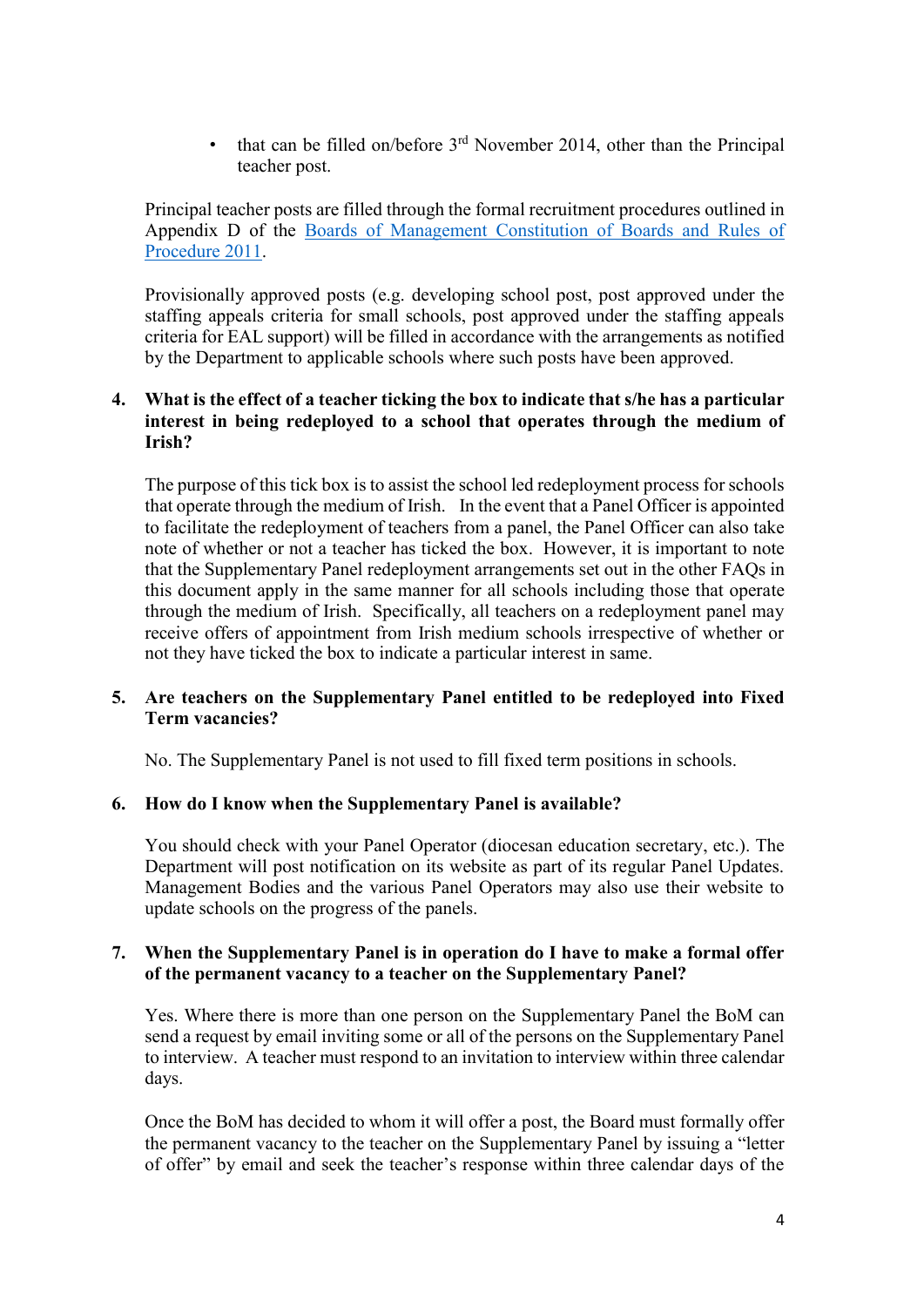date of the letter. Proof of sending should be retained by the Board of Management. The "letter of offer" should state the offer is conditional on and subject to, amongst other things, confirmation of qualifications, continued registration with the Teaching Council, compliance with Garda vetting requirements, pre-employment medical screening**,** acceptance of the conditions of the letter of offer and any final checking by the Department of the eligibility of the teacher to be on the Supplementary Panel. Boards are advised to check with their Management Bodies in this regard.

#### **8. What happens if the teacher on the Supplementary Panel cannot be contacted or does not respond to my email offer of a post in my school?**

Each teacher on the Supplementary Panel has provided contact details to facilitate contact relating to his/her future employment. You should notify your Panel Operator (diocesan education secretary, etc.) and the Primary Teachers Allocation Section (email: [primaryallocations@education.gov.ie](mailto:primaryallocations@education.gov.ie)**)** by email that the teacher has failed to respond to your offer. Copy this email to the teacher also.

If a teacher fails to accept an offer of a post within the required three calendar day time frame, s/he will forfeit her/his place on the Supplementary Panel. A teacher must respond to all offers, even if it is outside the 45 km distance.

#### **9. What happens when a teacher on the Supplementary Panel accepts the offer of a post in my school?**

Once written confirmation of the acceptance of the terms and conditions outlined in the letter of offer has been received by email, the Board of Management must notify the Panel Operator (diocesan education secretary, etc.) within the following 24 hour period. This notification by the Chairperson of the Board of Management to the Panel Operator (diocesan education secretary, etc.) can be done verbally but must, without any delay, also be confirmed by e-mail.

The Principal/Chairperson of the BOM must also arrange for the Primary Teacher Appointment Form to be completed and forwarded to the Primary Teachers Payroll Section. [\(http://www.education.ie/en/Education-Staff/Services/Appointment-Forms](http://www.education.ie/en/Education-Staff/Services/Appointment-Forms))

### **10. Is there a time limit by which I must have my permanent vacancy filled?**

 The latest date for filling a permanent post on a permanent basis is the **3rd November 2014**. Thereafter a permanent post may be filled only on a fixed term basis unless the appointee is a surplus permanent/CID holding teacher being appointed through **the main redeployment panel arrangements**. These arrangements do not apply to Principal teaching posts.

 Principal teaching posts will continue to be filled in the normal manner on a permanent basis, i.e. through the formal recruitment procedures outlined in Appendix D of the [Boards of Management Constitution of Boards and Rules of Procedure 2011.](http://www.education.ie/en/Schools-Colleges/Information/Boards-of-Management/Boards-of-Management-of-National-Schools-Constitution-of-Boards-and-Rules-of-Procedure-2011.pdf)

Provisionally approved posts (e.g. developing school post, post approved under the staffing appeals criteria for small schools, post approved under the staffing appeals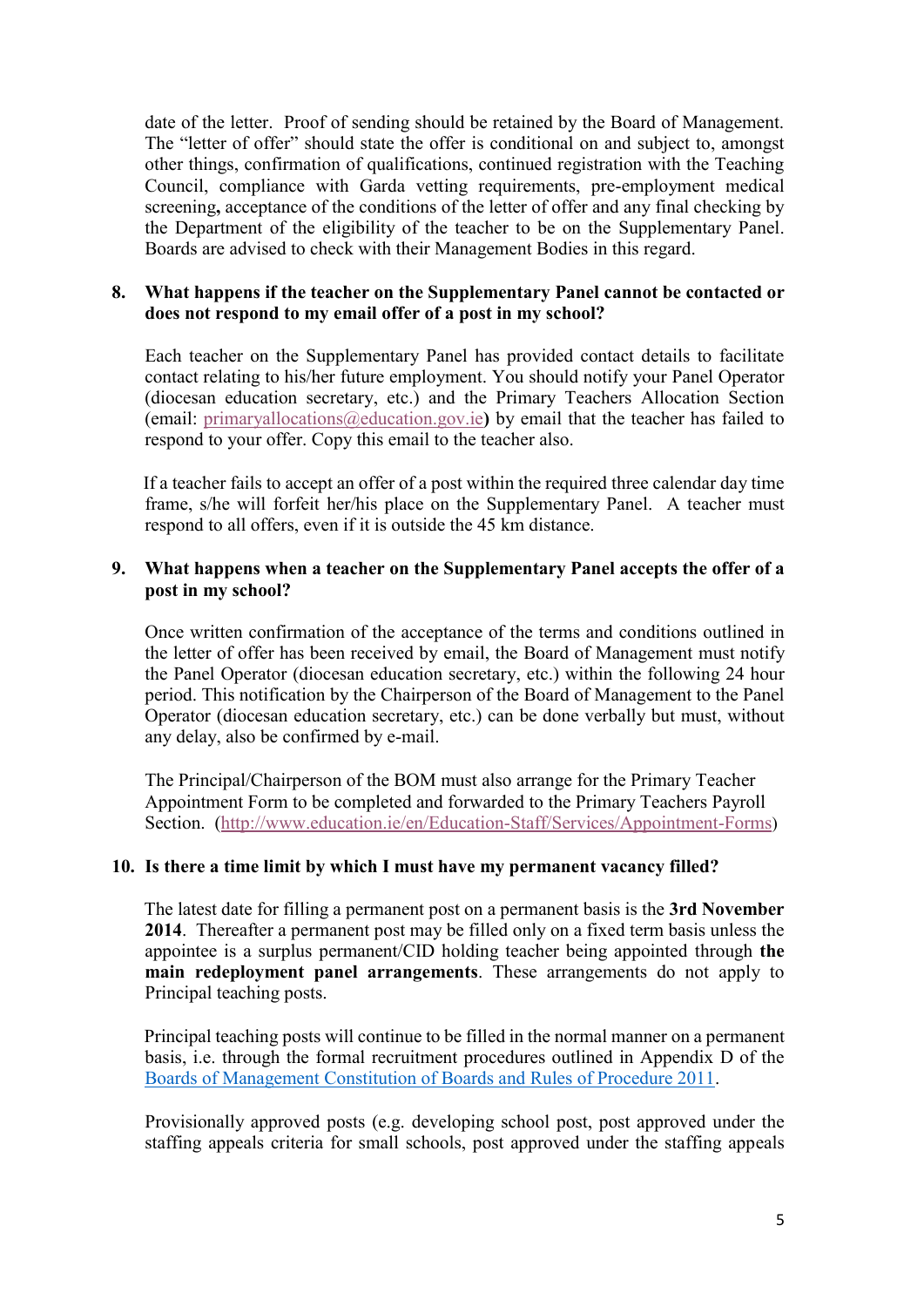criteria for EAL support) will be filled in accordance with the arrangements as notified by the DES to applicable schools.

## **11. How will I keep up to date on whether the Supplementary Panel is still in operation?**

Keep in regular contact with your Panel Operator (diocesan education secretary, etc.). The Department will notify the school system through regular panel updates on its website. Management Bodies and the various Panel Operators may also use their website to update schools on the progress of the panels.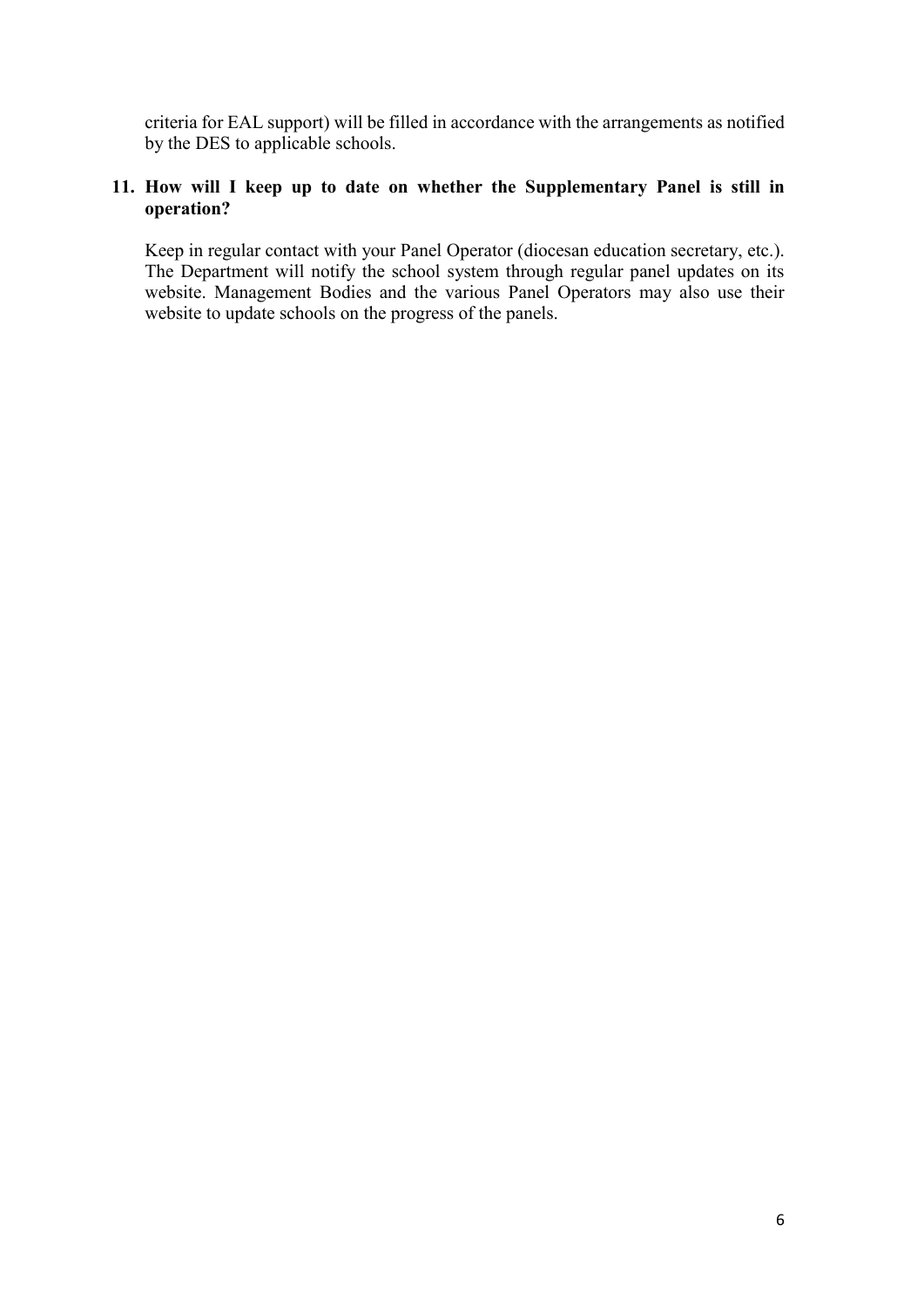# <span id="page-6-0"></span>**Information for Teachers on the Supplementary Panel**

## **1. What is the Supplementary Panel?**

The Supplementary Panel is used for appointments to full-time permanent teaching posts (other than Principal teacher posts) but only where those posts are not otherwise required to facilitate the redeployment of surplus permanent and CID holding teachers. The latest date for filling a permanent post on a permanent basis (and in accordance with staffing arrangements circular for the 2014/15 school year) is the 3rd November 2014. Thereafter, a permanent post may be filled only on a fixed term basis (and in accordance with the terms of the staffing circular for the 2014/15 school year) unless the appointee is a permanent or CID holding teacher from a redeployment panel.

Each Supplementary Panel is created for eligible teachers in fixed term, substitute and part-time posts who meet the relevant eligibility criteria outlined in [Circular](http://www.education.ie/en/Circulars-and-Forms/Active-Circulars/cl0057_2013.pdf)  [0057/2013.](http://www.education.ie/en/Circulars-and-Forms/Active-Circulars/cl0057_2013.pdf)

**Note:** Temporary and substitute positions **cannot be filled** from teachers on the Supplementary Panel. When the Department is satisfied that these positions are not required for the redeployment of a surplus permanent/CID holding teacher the relevant Panel Operators will be notified that schools are free to fill these vacancies through normal processes. The Department will post notification of when this occurs on its website as part of its regular Panel Updates.

Teachers are placed on the Supplementary Panel on a provisional basis. Further checks are carried out, as appropriate, at appointment stage in respect of those teachers being appointed to permanent posts from the Supplementary Panel.

### **2. When does the Supplementary Panel come into effect?**

When the Department is satisfied that any remaining vacancies are not required for the redeployment of a surplus permanent/CID holding teacher the relevant Panel Operators will be notified that schools can be issued with the Supplementary Panel. The Department will use its website to update schools and teachers on the progress of panels. Management Bodies and the various Panel Operators may also use their website to update schools on the progress of the panels.

#### **3. What is the effect of ticking the box to indicate that I have a particular interest in being redeployed to a school within my panel area that operates through the medium of Irish?**

The purpose of this tick box is to assist the school led redeployment process for schools that operate through the medium of Irish. In the event that a Panel Officer is appointed to facilitate the redeployment of teachers from a panel, the Panel Officer can also take note of whether or not a teacher has ticked the box. However, it is important to note that the Supplementary Panel redeployment arrangements set out in the other FAQs in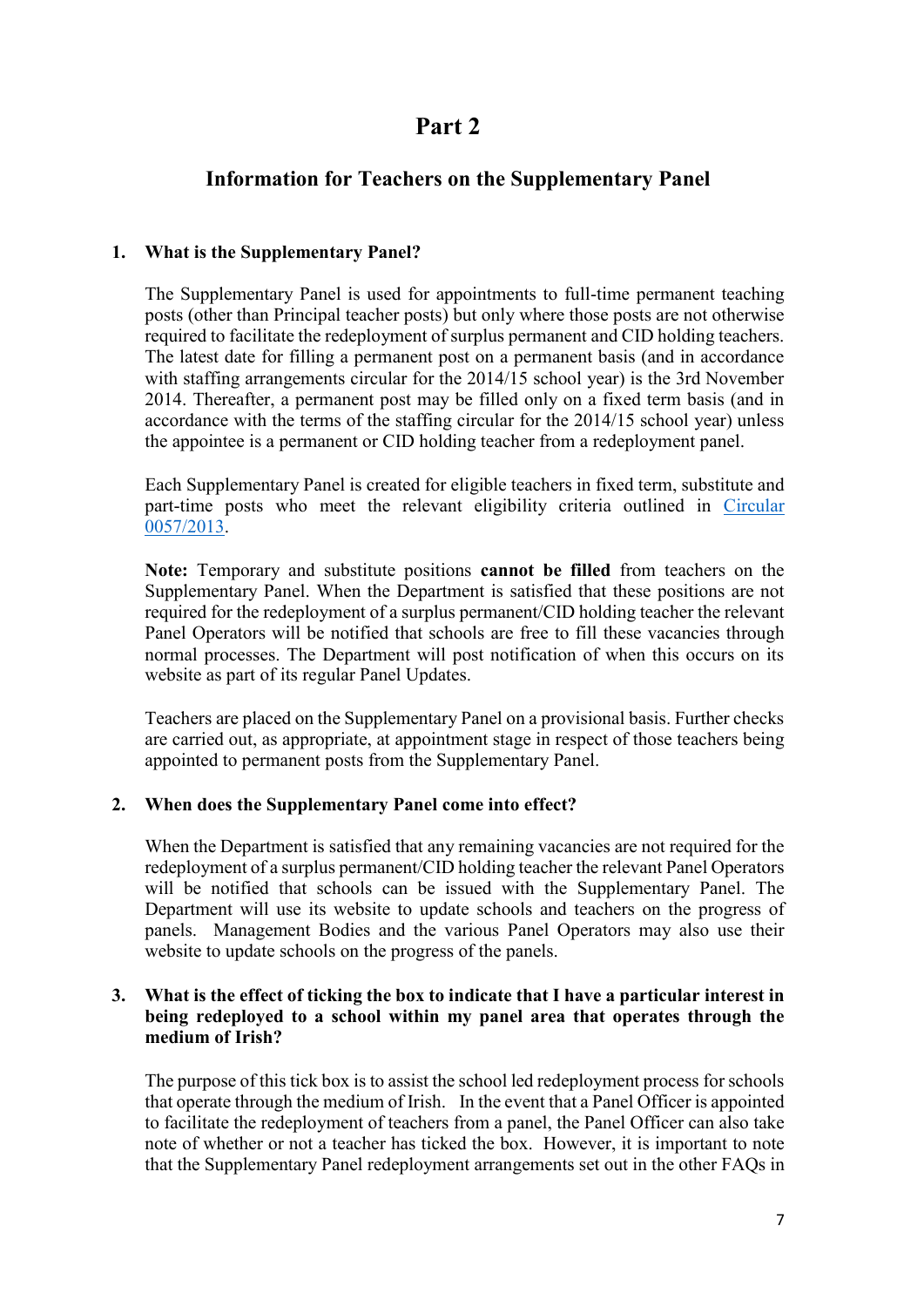this document apply in the same manner for all schools including those that operate through the medium of Irish. Specifically, all teachers on a redeployment panel may receive offers of appointment from Irish medium schools irrespective of whether or not they have ticked the box to indicate a particular interest in same.

## **4. What are the main undertakings I have to give when applying for access to the Supplementary Panel?**

You are required to self-declare on the application form at Appendix A of [Circular](http://www.education.ie/en/Circulars-and-Forms/Active-Circulars/cl0057_2013.pdf)  [0057/2013](http://www.education.ie/en/Circulars-and-Forms/Active-Circulars/cl0057_2013.pdf) that you meet the relevant eligibility requirements set out at Part 2 of Circular 0057/2013.

*You must also give the following undertakings when applying to be placed on the Supplementary Panel:*

- agree that you have read [Circular 0057/2013](http://www.education.ie/en/Circulars-and-Forms/Active-Circulars/cl0057_2013.pdf) and satisfy the eligibility criteria.
- agree to abide by the re-deployment arrangements which govern the operation of the Supplementary Panel at primary level.
- understand and accept that any inaccurate or misleading information supplied by you in completing the application form will invalidate your application for access to the Supplementary Panel.
- understand and agree that your contact details will be circulated to relevant bodies and that non-personal information may be published on relevant websites to facilitate your redeployment.
- accept that your name will be removed from the Panel if:
	- $\triangleright$  you are not contactable using the details you have supplied
	- $\triangleright$  you fail to respond within three calendar days to any email request for interview by a school
	- $\triangleright$  you fail to respond within three calendar days to any email offer of a post from a school
	- $\triangleright$  you refuse to accept an email offer within the agreed distance limits
- you accept that if at any time you allow your Teaching Council registration to lapse, or if you are removed from the Register for any reason then you will be removed from the Panel and that your employment will be terminated with the school to which you are redeployed with immediate effect.
- you accept that any appointment from the Supplementary Panel will be:
	- $\triangleright$  subject to medical screening
	- $\triangleright$  subject to confirmation of qualifications
- you accept that any appointment arising from the panel will be subject to meeting the vetting requirements of [Circular 0063/2010.](http://www.education.ie/en/Circulars-and-Forms/Active-Circulars/cl0063_2010.doc)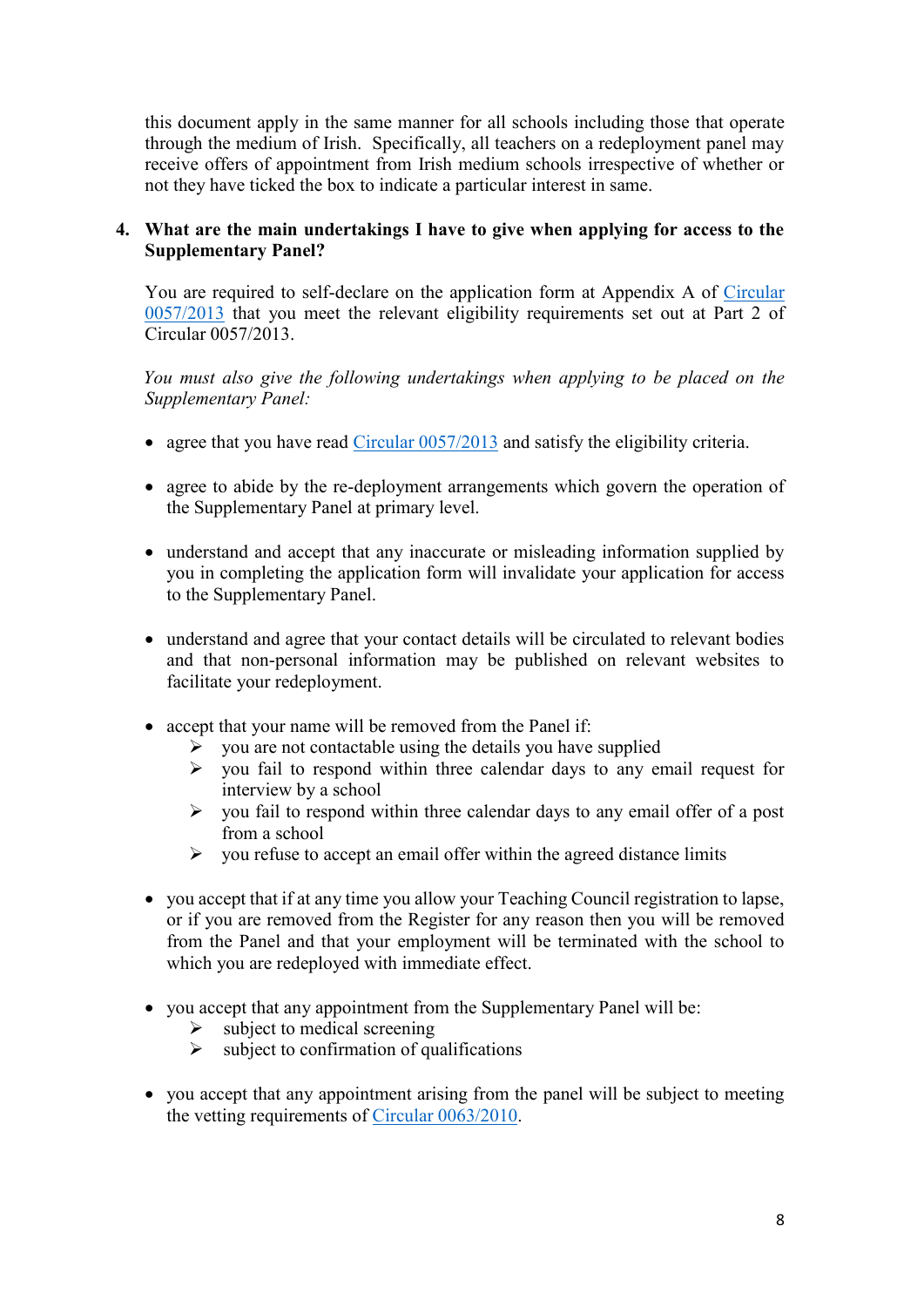- you accept that any appointment from the Supplementary Panel will be conditional on and subject to the terms and conditions set out in the/any letter of offer from the employing school/employer.
- you have read and understand the Summary Checklist for Teachers at Part 3 of [Circular 0057/2013](http://www.education.ie/en/Circulars-and-Forms/Active-Circulars/cl0057_2013.pdf) for access to the Supplementary Panel.
- you accept that any appointment arising from this panel will be subject to a checking process by the Department at appointment stage in relation to meeting the eligibility criteria and that this checking process may invalidate your proposed appointment.
- you undertake to notify the relevant Panel Operator if you take up a post for the 2014/15 school year or if you decide to leave the panel for any reason. You understand that if you leave the panel for any reason you cannot be subsequently reinstated.

#### **Failure to comply with any of the above conditions will result in forfeiture of your Supplementary Panel access.**

#### **5. What type of vacancies will I be offered if I am on the Supplementary Panel?**

Permanent teaching posts, other than the Principal teacher post, in the relevant Panel Operator (diocesan education secretary, etc.) area, that can be filled on/before the 3<sup>rd</sup> November 2014, but only where those posts are not otherwise required to facilitate the redeployment of a surplus permanent/CID holding teacher.

Principal teacher posts are filled through the formal recruitment procedures outlined in Appendix D of the [Boards of Management Constitution of Boards and Rules of](http://edweb/en/Schools-Colleges/Information/Boards-of-Management/Boards-of-Management-of-National-Schools-Constitution-of-Boards-and-Rules-of-Procedure-2011.pdf)  [Procedure 2011.](http://edweb/en/Schools-Colleges/Information/Boards-of-Management/Boards-of-Management-of-National-Schools-Constitution-of-Boards-and-Rules-of-Procedure-2011.pdf)

#### **6. Are teachers on the Supplementary Panel entitled to be redeployed into Fixed Term vacancies?**

No. The Supplementary Panel is not used to fill fixed term positions in schools.

#### **7. How do I receive offers of posts?**

A Board of Management with a vacancy that is not required for the redeployment of a surplus permanent/CID holding teacher may call you to interview. You must respond to the Board of Management within three calendar days of an email request for interview.

Once the Board of Management has decided it is going to offer a post to you, it will communicate an offer of its post to you and will issue you with a "letter of offer" by email. You must respond to the Board of Management within three calendar days of the date of offer indicating acceptance of the conditions as set out in the letter of offer. It is advisable to retain a record of your email response.

The offer of a post is conditional on, and subject to, amongst other things, confirmation of qualifications, continued registration with the Teaching Council, compliance with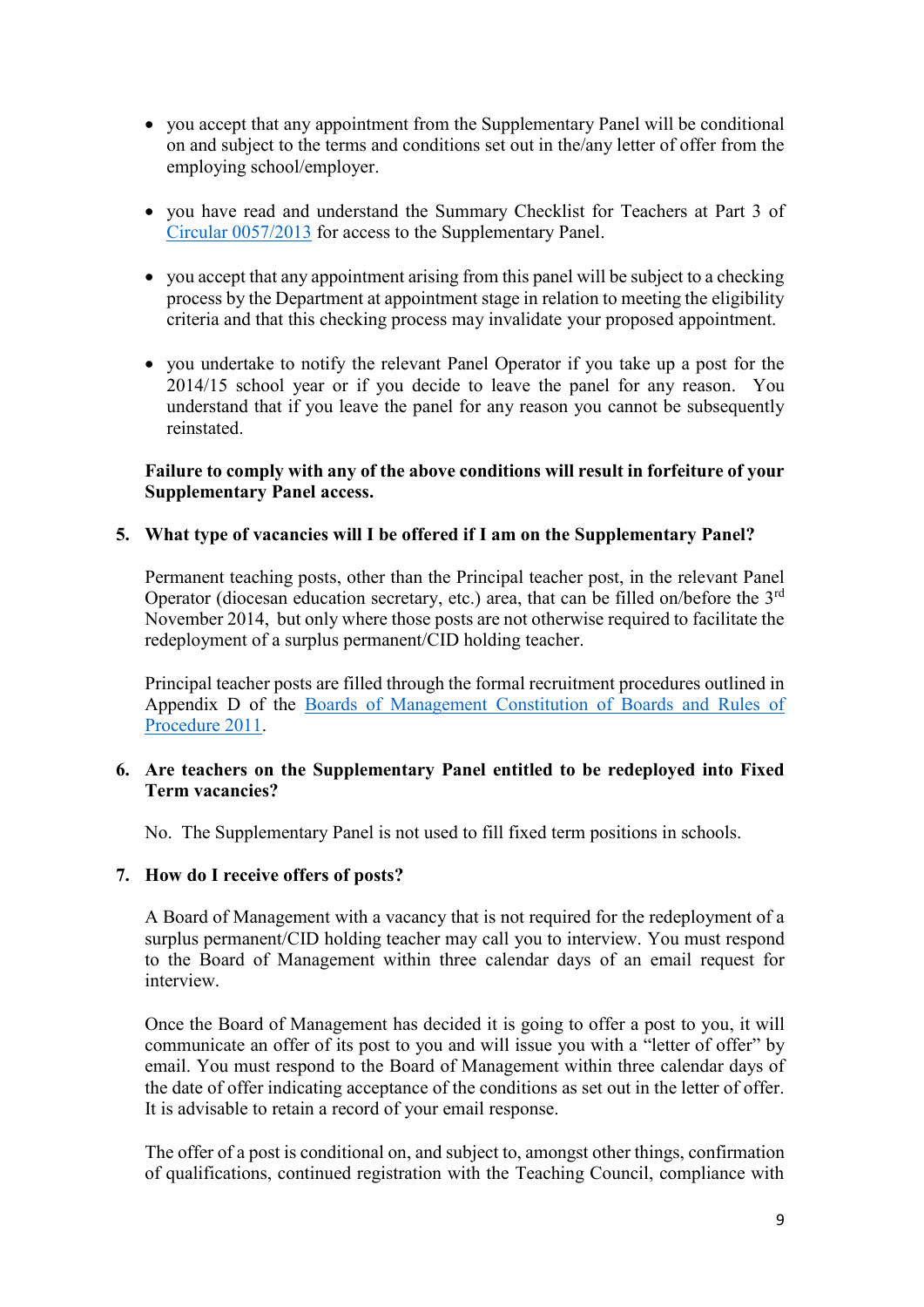Garda vetting requirements, pre-employment medical screening, acceptance of the conditions of the letter of offer and any final checking by the Department of the eligibility of the teacher to be on the Supplementary Panel.

Failure to respond to a request for interview or an offer of a position within three calendar days will mean you will forfeit your place on the Supplementary Panel and you will be removed from the Supplementary Panel.

### **8. Am I required to be contactable during the period that the panels are in operation?**

Yes, teachers on the Supplementary Panel are required to be contactable at all times at the e-mail address(es) and/or phone number(s) provided on the Supplementary Panel application form. It is vitally important that you are contactable at all times. You must check your email regularly. Failure to be contactable will mean that you will **forfeit your place on the Supplementary Panel** and your name will be **removed from** the Supplementary Panel. Teachers should note that they cannot subsequently be reinstated onto the Supplementary Panel.

If you change your email address, telephone number or any contact details, you must notify this change to the Primary Teachers Allocation Section of the Department (email: [primaryallocations@education.gov.ie\)](mailto:primaryallocations@education.gov.ie) **and** to the Panel Operator (diocesan education secretary, etc.) **immediately**.

#### **9. Has a Board of Management the right to interview me when I am on the Supplementary Panel and must I respond to the invite?**

Once there is more than one teacher on the Supplementary Panel, a Board of Management has the right to interview you. Failure to respond to an invitation to interview within three calendar days and/or attend at an interview will mean you will forfeit your place on the Supplementary Panel and you will be removed from the Supplementary Panel.

#### **10. Must I reply by email to every offer made to me even if it is outside the 45km distance?**

Yes, you must respond to any offer of a post within three calendar days of receipt of the offer.

#### **11. Do I need to respond to an informal approach from a school, e.g. a school asking me to forward my CV?**

Yes. You should respond immediately to any email communication from a school. This informs the school of your current status and whether or not you are still available for redeployment.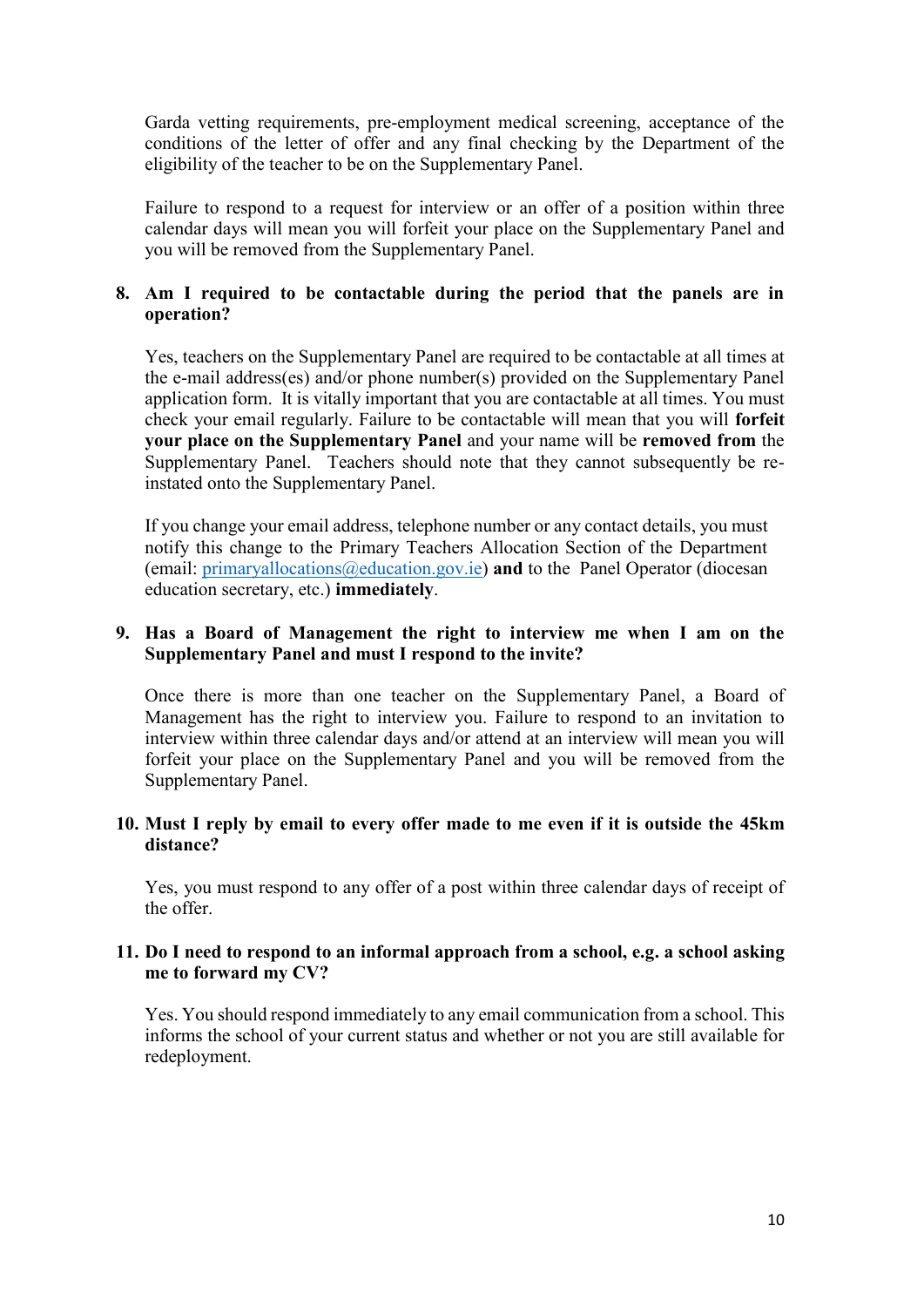#### **12. What happens if I am on the Supplementary Panel and I fail to respond within three calendar days of an offer being made to me by a Board of Management?**

Failure to respond to any such offer will mean you will forfeit your place on the Supplementary Panel and be removed from the Supplementary Panel. Teachers should note that they cannot subsequently be re-instated onto the Supplementary Panel.

#### **13. Must I accept the first post offered to me?**

Yes, you must accept the first post offered to you by any school within your Supplementary Panel Operator's area once it is within the 45km distance of your former school. This includes posts in Gaelscoileanna, Gaeltacht Schools, Special Schools and Special Classes that come within your Supplementary Panel area. Failure to accept an offer of a post from any school within the 45km distance will mean you will forfeit your place on the Supplementary Panel and your name will be removed from the Supplementary Panel.

#### **14. What happens if I refuse an offer and I am within the 45km distance?**

You will forfeit your place on the Supplementary Panel and your name will be removed from the Supplementary Panel. Teachers should note that they cannot subsequently be re-instated onto the Supplementary Panel.

#### **15. What happens if I accept a permanent post through the Supplementary Panel process?**

You must acknowledge, to the Board of Management, acceptance of the terms and conditions contained in the letter of offer. You must also notify the Panel Operator that you have accepted a post so that your name can be taken off the Supplementary Panel.

 The Principal/Chairperson of your new school must also arrange for the Primary Teacher Appointment Form to be completed and forwarded to the Primary Teachers Payroll Section.

[\(http://www.education.ie/en/Education-Staff/Services/Appointment-Forms](http://www.education.ie/en/Education-Staff/Services/Appointment-Forms))

#### **16. When am I expected to take up duty in the new school?**

Your appointment will take effect from the start of the new school year. If you are redeployed after the start of the school year and before the first working day of November you will be required to take up duty in the new school without any delay.

#### **17. What happens if I accept a developing school post and the post is subsequently suppressed if the required projected enrolment is not achieved?**

You will be placed back on the **Supplementary Panel**.

#### **18. What happens if I accept a year-long fixed term post in any recognised school?**

If you accept a year-long fixed term post in any recognised school you must immediately notify your Panel Operator by email who will then remove your name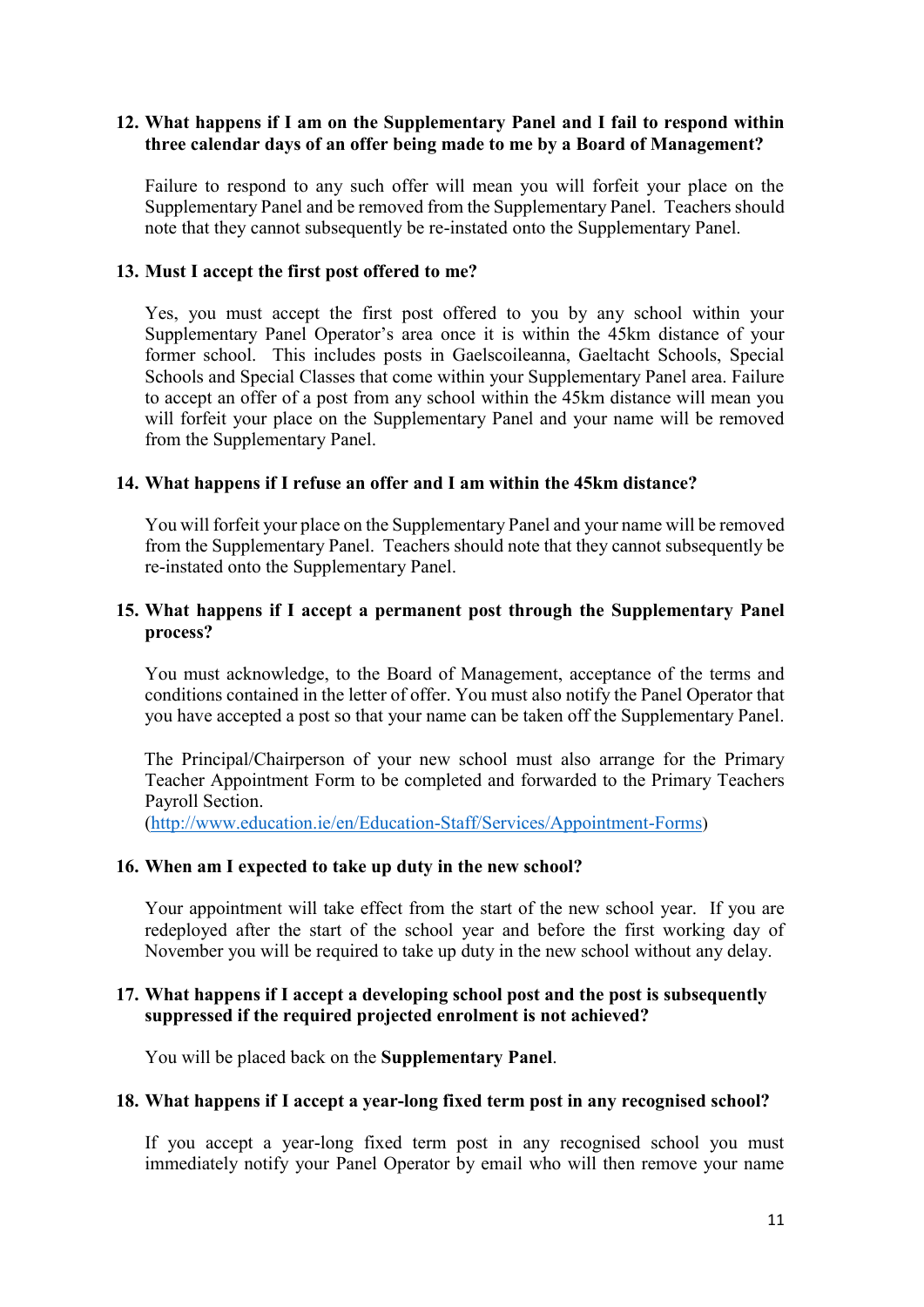from the Supplementary Panel for the 2014/15 school year. Teachers who give up their place on the Supplementary Panel to take up a fixed-term position in a school for the 2014/15 school year will **not** automatically be placed on the Supplementary Panel for the 2015/16 school year. The onus will be on the teacher to re-apply for access to the Supplementary Panel through the published arrangements for the 2015/16 school year.

#### **19. If I take up a fixed term post in a school and subsequently a permanent post arises in this school, should this post be offered to me?**

If a permanent vacancy arises on or before 3rd November 2014, the Board of Management may offer this post to you **provided it is not required for a surplus permanent/CID holding teacher on the main panel** but it is **not obliged** to do so.

#### **20. If I am on the Special National Supplementary Panel what type of post will I be offered?**

Permanent teaching posts in a special school (where Irish is not a curricular requirement), other than the Principal teacher post, but only where the post is not otherwise required for the redeployment of a surplus permanent/CID holding teacher.

#### **21. Can I defer/postpone going on to the Supplementary Panel?**

No**,** it is not an option to defer going on to the Supplementary Panel.

#### **22. What happens if I decide to take a year out from teaching?**

If you separately opt to take a year out from teaching (to travel, etc.) you must immediately notify your Panel Operator by email who will then remove your name from the 2014/15 Supplementary Panel.

Teachers who opt to take a year out of teaching (to travel, etc.) will not have automatic entitlement to the Supplementary Panel on their return to teaching. These teachers will have to **re-apply** for access to the relevant panel at the next available application period and meet the relevant criteria. Depending on how long the teacher is out of service, he/she may not be able to meet the earning threshold required for Supplementary Panel access in the year of his/her return. This is an important consideration for those teachers who are considering leaving the Supplementary Panel for the purposes of travelling abroad, etc.

#### **23. Will I receive salary whilst I am on the Supplementary Panel?**

A teacher on the Supplementary Panel has no entitlement to salary from the start of the new school year whilst s/he is awaiting the offer of a permanent post.

#### **24. Is there a time limit for when schools can fill permanent vacancies through the Supplementary Panel?**

 The latest date for filling a permanent post on a permanent basis is **3 rd November 2014**. The Supplementary Panel will automatically cease at this stage. Teachers on the Supplementary Panel who fail to gain a permanent position by this date will not have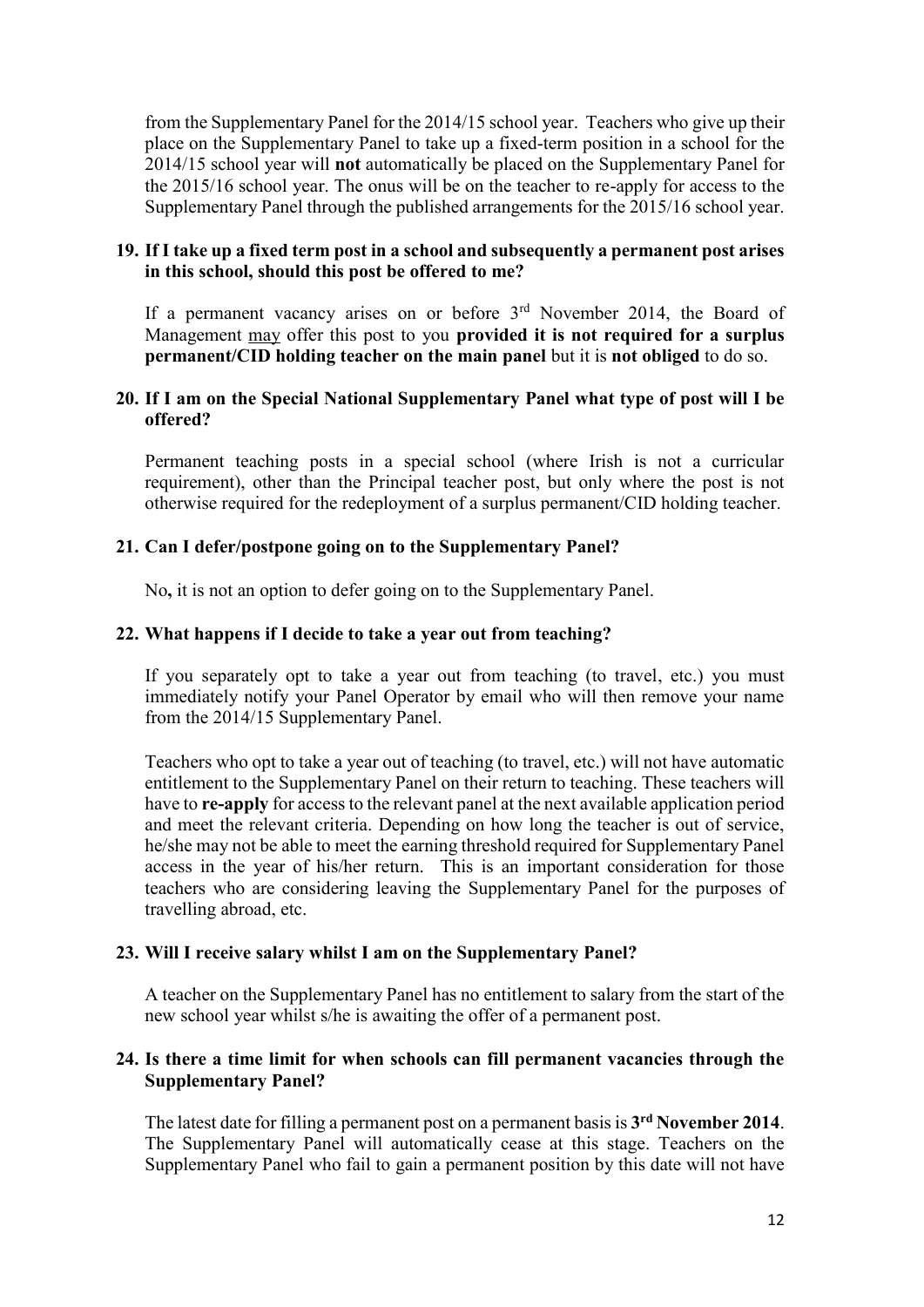automatic entitlement to a place on the Supplementary Panel for the following school year. These teachers will have to **re-apply** for a place on the relevant panel and meet the relevant criteria.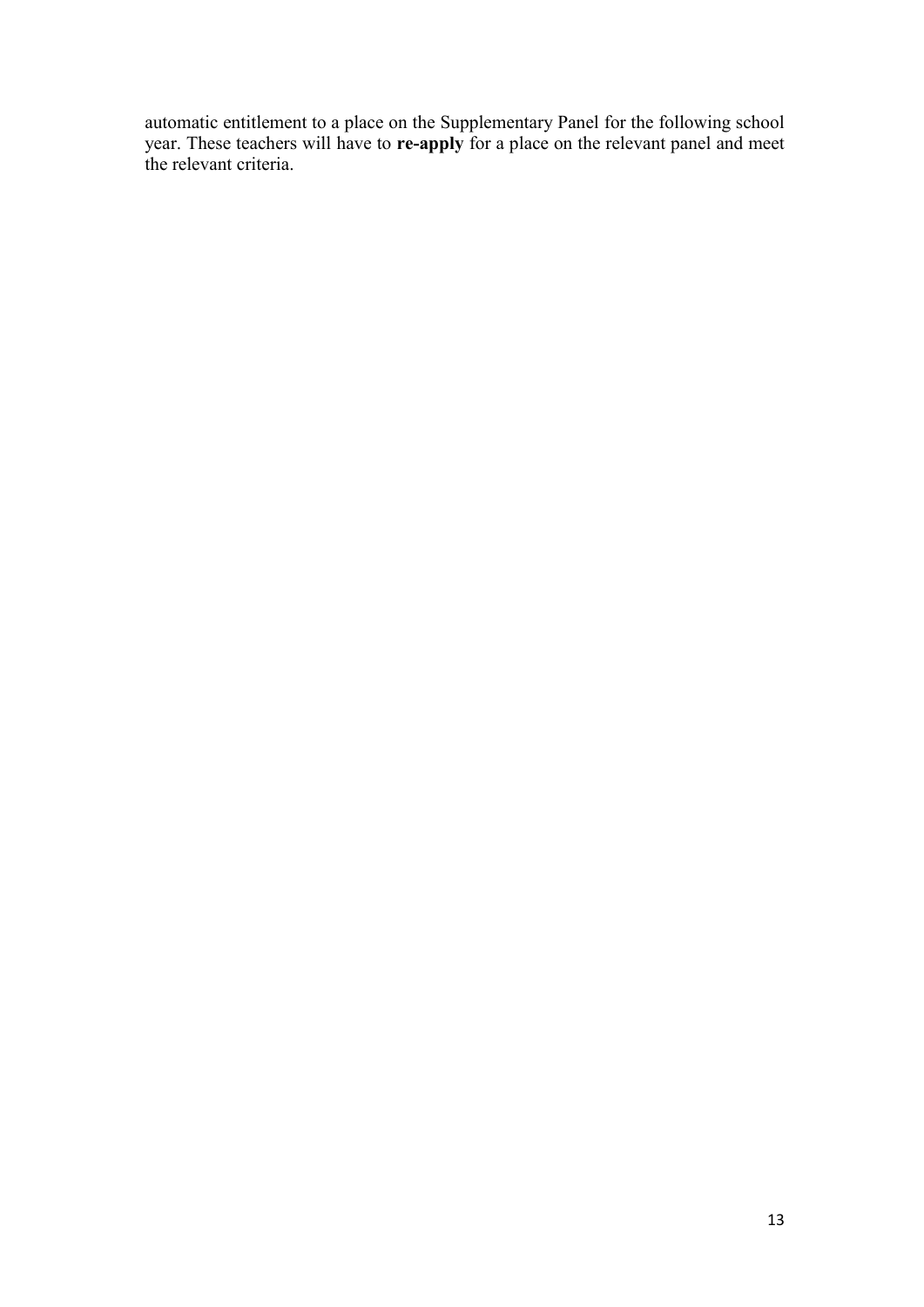# <span id="page-13-0"></span>**Information for Panel Operators (diocesan education secretary, etc.)**

## **1. When can I expect to receive the Supplementary Panel?**

When the Department is satisfied that any remaining vacancies are not required for the redeployment of a surplus permanent/CID holding teacher the relevant Panel Operators will be supplied with the Supplementary Panel. The Department will use its website to update schools and teachers on the progress of panels**.** Management Bodies and the various Panel Operators may also use their websites to update schools on the progress of the panels.

#### **2. How will I know that schools are offering their vacant posts to the teachers on the Supplementary Panel?**

As email acceptance of post(s) by teacher(s) on the Supplementary Panel are received by a Chairperson of a Board of Management s/he must, within the following 24 hour period, notify the Panel Operator. This notification by the Chairperson of the Board of Management to the Panel Operator can be done verbally but must, without any delay, also be confirmed by e-mail.

### **3. Do I need to notify anyone that a vacancy has been filled?**

The Panel Operator shall keep the relevant personnel in the Primary Teachers Allocation Section in the Department informed on a regular basis of movement on the Supplementary Panel.

If the Supplementary Panel has cleared, the Panel Operator must notify the Department accordingly.

The Department will publish regular panel updates on its website which will inform schools and teachers of progress being made on the redeployment process. Management Bodies and the various Panel Operators may also use their websites to update schools on the progress of the panels.

#### **4. What should I do if I have concerns about the progress being made on clearing the Supplementary Panel?**

You should contact the Primary Teachers Allocation Section immediately to discuss your concerns.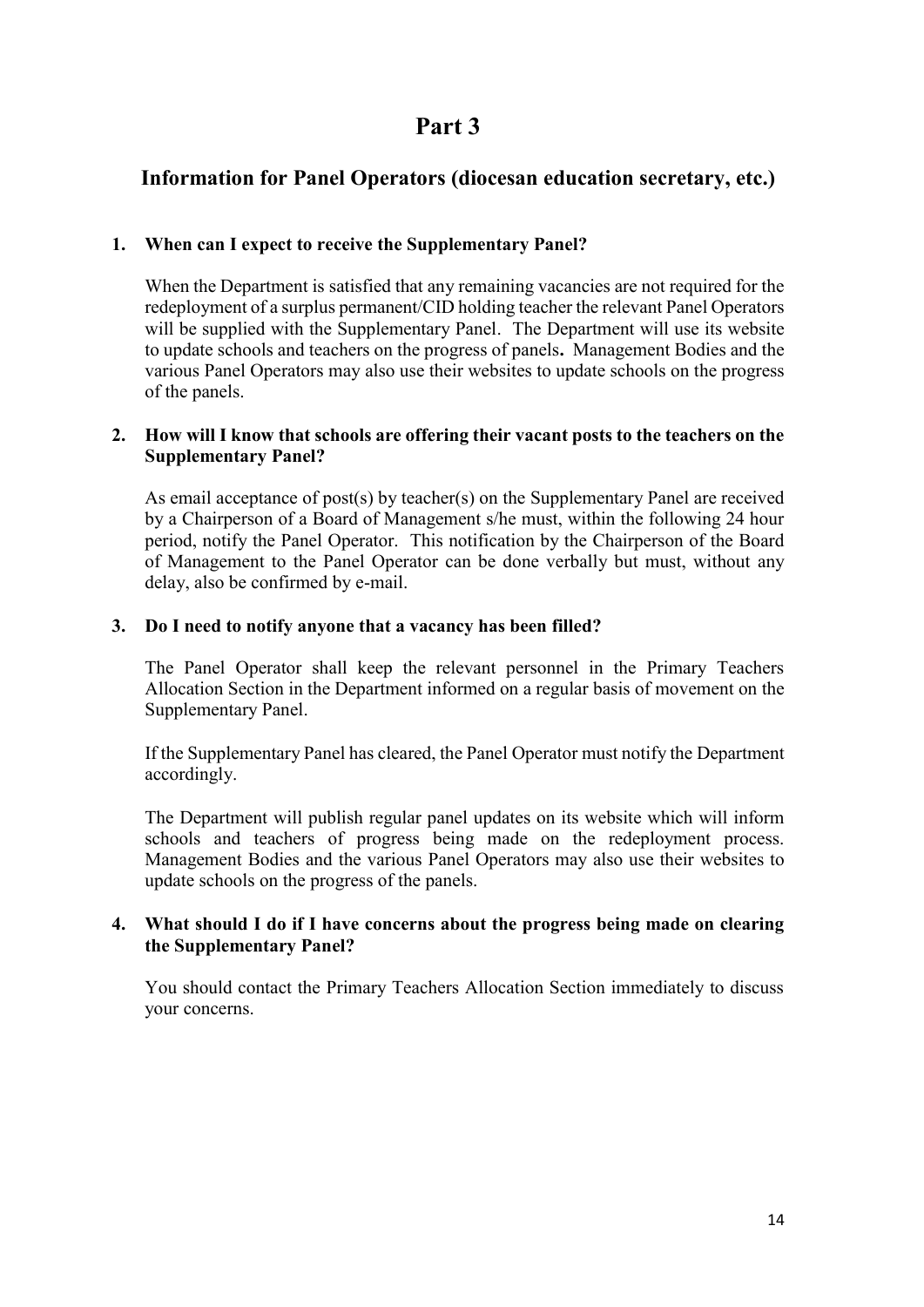# <span id="page-14-0"></span>**Guidance for Panel Officers in relation to redeployment of teachers on the Supplementary Redeployment Panel**

The following guidance will be provided to any Panel Officer that is appointed to facilitate the redeployment of a teacher from the Supplementary Panel.

**The School**: The process of identifying a school to facilitate the redeployment of a teacher on the Supplementary Panel **will commence with the school of the same patronage with a permanent vacancy that is located nearest to the school in which the teacher was last employed.** The Department's Geographic Information System (GIS) will be used to identify the nearest school.

The Panel Officer will engage with the Panel Operator and with the school in her/his decision making process. As part of this process the school will be given an opportunity to provide any relevant information to the Panel Officer. The school will be required to provide the information on the following page.

The Panel Officer having considered the matter will determine if the teacher on the Supplementary Panel should be redeployed to the nearest school.

If the Panel Officer determines that there are valid reasons for not redeploying the teacher to the nearest school then the above process will commence with the next nearest school, etc. until the Panel Officer has identified the school for the redeployment of the teacher on the Supplementary Panel.

The report, conclusions and determination of the Panel Officer will be communicated to the Patron and is binding on all parties.